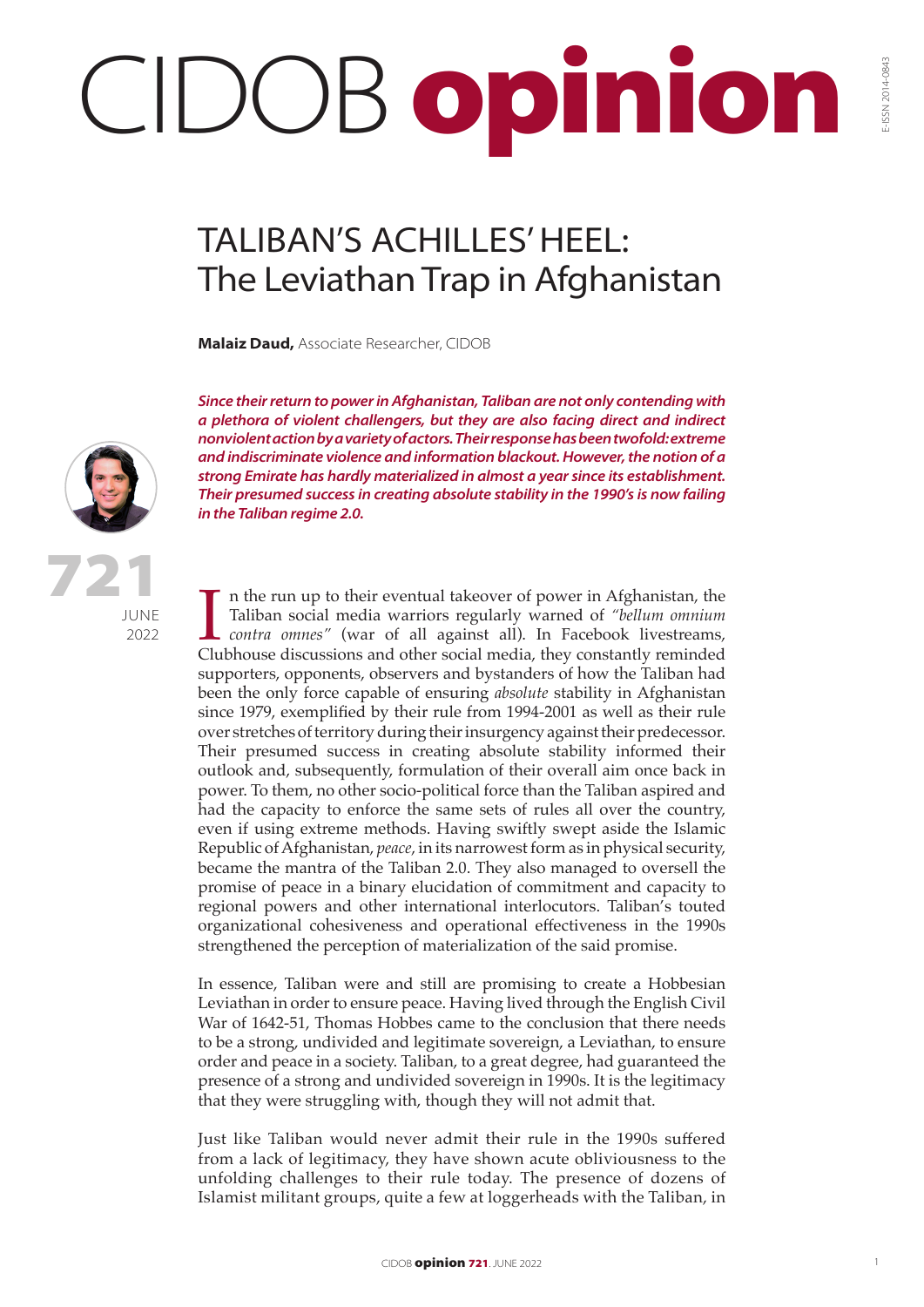Afghanistan opening new fronts against them is making the prospect of a "bellum omnium contra omnes" all real, and that prospect is becoming bleaker with every passing day. There are several attacks every month since Taliban came to power. The Khurasan branch of the Islamic state has particularly made life difficult for the Taliban. Besides, there is an active insurgency in the north east of the country, a region that the Taliban failed to bring under their rule in the 1990s. While the scale and ferocity of the attacks by the IS are easy to measure as they mostly happen against the Hazara-Shia community in the large urban centres of Kabul, Mazar and Kandahar, amongst others, there is a scarcity of information coming out of the provinces of Panjshir, Baghlan and Takhar where the Taliban are battling the National Resistance Front (NRF) of Ahmad Massoud, the son of their former nemesis, Ahmad Shah Massoud. Alarmingly, Taliban's leadership has recently been targeted too, exemplified by recent coordinated attacks against their defence minister in Jalalabad and on a gathering in Kabul to commemorate the death anniversary of a former supreme leader.

*Just like Taliban would never admit their rule in the 1990s suffered from a lack of legitimacy, they have shown acute obliviousness to the unfolding challenges to their rule today. The presence of dozens of Islamist militant groups, quite a few at loggerheads with the Taliban, in Afghanistan opening new fronts against them is making the prospect of a "bellum omnium contra omnes" all real, and that prospect is becoming bleaker with every passing day.*

Taliban's response has been twofold: extreme and indiscriminate violence and information blackout. Taliban have particularly come down hard on the Salafi community in the east of the country. They have targeted villages that they believe are sympathetic to the IS. Disappearances, killings and ditching of the dead bodies on the roadsides is a tactic they have borrowed from the Pakistani spy agency to dissuade dissent. They have also brought back their scorched-earth strategy of the 90s to target the communities that they assume are providing the manpower to NRF.

Taliban are not only contending with a plethora of violent challengers, they are also facing direct and indirect nonviolent action by a variety of actors. Women and media are at the forefront of nonviolent protests. While Taliban have a relatively strong track record of dealing with violent challengers – with violence, they have a hard time formulating a policy and adjusting tactics to counter the dilemma nonviolent action poses. Nonviolent activists, though insignificant in number so far, have used social media very effectively to expand the reach of their protests, much to the frustration of the Taliban and their sympathizers.